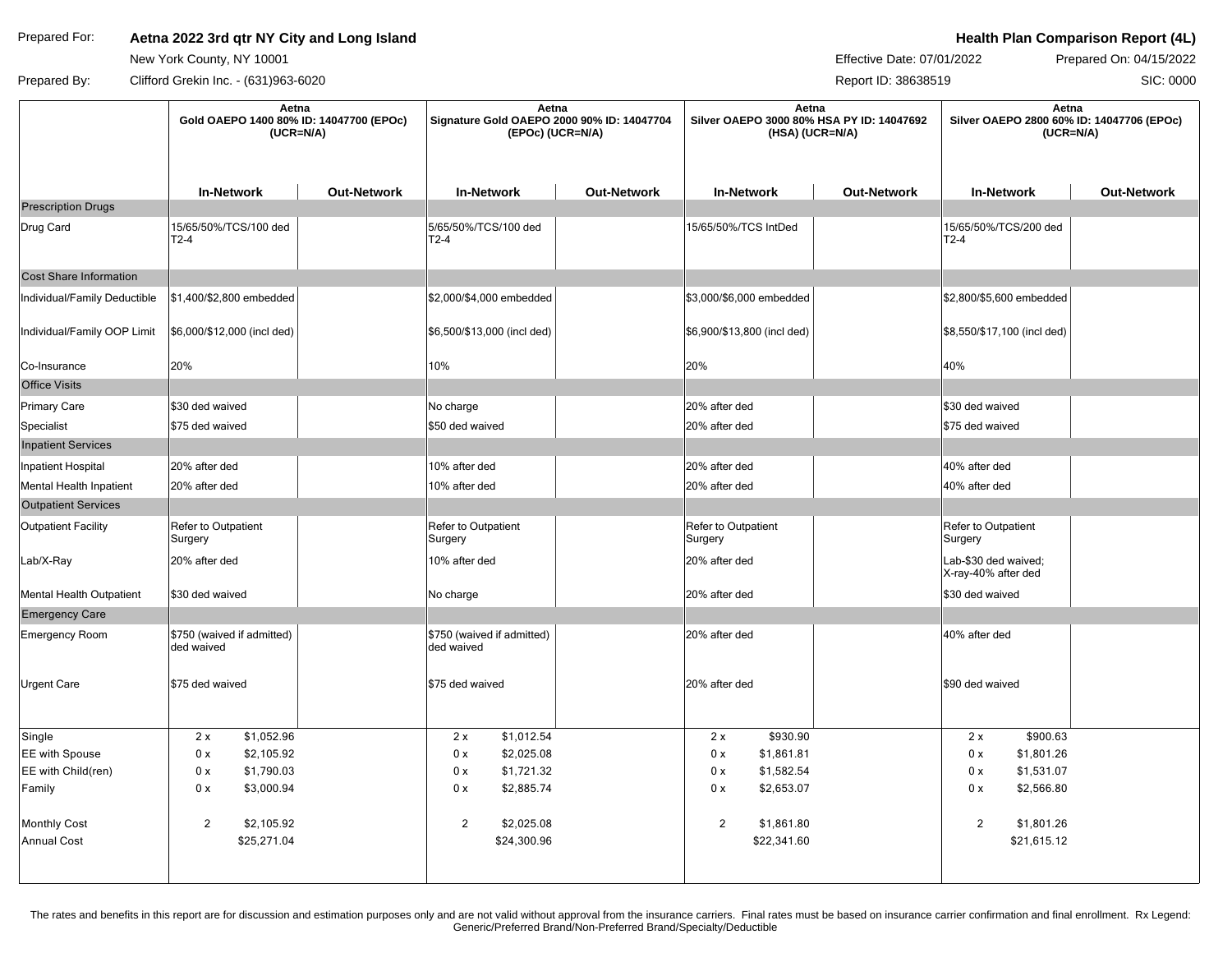## Prepared For: **Aetna 2022 3rd qtr NY City and Long Island According to the Comparison Report (4L) Health Plan Comparison Report (4L)**

New York County, NY 10001

Effective Date: 07/01/2022 Prepared On: 04/15/2022

SIC: 0000

Prepared By: Clifford Grekin Inc. - (631)963-6020 Clifford Creater and Control of the Creater According to the Report ID: 38638519

|                               | Aetna<br>Silver OAEPO 3600 65% ID: 14047707 (EPOc)<br>$(UCR=N/A)$ |                    | Aetna<br>Signature Silver OAEPO 7200 70% ID: 14047712<br>(EPOc) (UCR=N/A) |                    | Aetna<br>Signature Silver OAEPO 5500 70% ID: 14047713<br>(EPOc) (UCR=N/A) |                    | Aetna<br>Bronze OAEPO 6000 60% ID: 14047716 (EPOc)<br>$(UCR=N/A)$ |                    |
|-------------------------------|-------------------------------------------------------------------|--------------------|---------------------------------------------------------------------------|--------------------|---------------------------------------------------------------------------|--------------------|-------------------------------------------------------------------|--------------------|
|                               | <b>In-Network</b>                                                 | <b>Out-Network</b> | <b>In-Network</b>                                                         | <b>Out-Network</b> | <b>In-Network</b>                                                         | <b>Out-Network</b> | <b>In-Network</b>                                                 | <b>Out-Network</b> |
| <b>Prescription Drugs</b>     |                                                                   |                    |                                                                           |                    |                                                                           |                    |                                                                   |                    |
| Drug Card                     | 15/65/50%/TCS/200 ded<br>$T2-4$                                   |                    | 5/65/50%/TCS/100 ded<br>T2-4                                              |                    | 5/65/50%/TCS/100 ded<br>T2-4                                              |                    | 15/65/50%/TCS/100 ded<br>$T2-4$                                   |                    |
| <b>Cost Share Information</b> |                                                                   |                    |                                                                           |                    |                                                                           |                    |                                                                   |                    |
| Individual/Family Deductible  | \$3,600/\$7,200 embedded                                          |                    | \$7,200/\$14,400<br>embedded                                              |                    | \$5,500/\$11,000<br>embedded                                              |                    | \$6,000/\$12,000<br>embedded                                      |                    |
| Individual/Family OOP Limit   | \$8,550/\$17,100 (incl ded)                                       |                    | \$8,550/\$17,100 (incl ded)                                               |                    | \$8,550/\$17,100 (incl ded)                                               |                    | \$8,550/\$17,100 (incl ded)                                       |                    |
| Co-Insurance                  | 35%                                                               |                    | 30%                                                                       |                    | 30%                                                                       |                    | 40%                                                               |                    |
| <b>Office Visits</b>          |                                                                   |                    |                                                                           |                    |                                                                           |                    |                                                                   |                    |
| Primary Care                  | \$30 ded waived                                                   |                    | No charge                                                                 |                    | No charge                                                                 |                    | 40% after ded                                                     |                    |
| Specialist                    | \$75 ded waived                                                   |                    | \$80 ded waived                                                           |                    | 30% after ded                                                             |                    | 40% after ded                                                     |                    |
| <b>Inpatient Services</b>     |                                                                   |                    |                                                                           |                    |                                                                           |                    |                                                                   |                    |
| Inpatient Hospital            | 35% after ded                                                     |                    | 30% after ded                                                             |                    | 30% after ded                                                             |                    | 40% after ded                                                     |                    |
| Mental Health Inpatient       | 35% after ded                                                     |                    | 30% after ded                                                             |                    | 30% after ded                                                             |                    | 40% after ded                                                     |                    |
| <b>Outpatient Services</b>    |                                                                   |                    |                                                                           |                    |                                                                           |                    |                                                                   |                    |
| <b>Outpatient Facility</b>    | Refer to Outpatient<br>Surgery                                    |                    | Refer to Outpatient<br>Surgery                                            |                    | Refer to Outpatient<br>Surgery                                            |                    | Refer to Outpatient<br>Surgery                                    |                    |
| Lab/X-Ray                     | 35% after ded                                                     |                    | Lab-\$80 ded waived;<br>X-ray-30% after ded                               |                    | 30% after ded                                                             |                    | 40% after ded                                                     |                    |
| Mental Health Outpatient      | \$30 ded waived                                                   |                    | No charge                                                                 |                    | No charge                                                                 |                    | 40% after ded                                                     |                    |
| <b>Emergency Care</b>         |                                                                   |                    |                                                                           |                    |                                                                           |                    |                                                                   |                    |
| Emergency Room                | 35% after ded                                                     |                    | 30% after ded                                                             |                    | 30% after ded                                                             |                    | 40% after ded                                                     |                    |
| <b>Urgent Care</b>            | \$90 ded waived                                                   |                    | \$90 ded waived                                                           |                    | 30% after ded                                                             |                    | 40% after ded                                                     |                    |
| Single                        | 2x<br>\$880.52                                                    |                    | 2x<br>\$841.48                                                            |                    | 2x<br>\$834.93                                                            |                    | 2x<br>\$754.46                                                    |                    |
| <b>EE</b> with Spouse         | 0 x<br>\$1,761.03                                                 |                    | 0 x<br>\$1,682.95                                                         |                    | 0 x<br>\$1,669.86                                                         |                    | 0 x<br>\$1,508.91                                                 |                    |
| EE with Child(ren)            | 0 x<br>\$1,496.88                                                 |                    | \$1,430.51<br>0 x                                                         |                    | 0 x<br>\$1,419.38                                                         |                    | \$1,282.58<br>0 x                                                 |                    |
| Family                        | 0 x<br>\$2,509.47                                                 |                    | \$2,398.21<br>0 x                                                         |                    | \$2,379.55<br>0 x                                                         |                    | 0 x<br>\$2,150.20                                                 |                    |
| Monthly Cost                  | 2<br>\$1,761.04                                                   |                    | $\overline{2}$<br>\$1,682.96                                              |                    | 2<br>\$1,669.86                                                           |                    | $\overline{2}$<br>\$1,508.92                                      |                    |
| Annual Cost                   | \$21,132.48                                                       |                    | \$20,195.52                                                               |                    | \$20,038.32                                                               |                    | \$18,107.04                                                       |                    |
|                               |                                                                   |                    |                                                                           |                    |                                                                           |                    |                                                                   |                    |

The rates and benefits in this report are for discussion and estimation purposes only and are not valid without approval from the insurance carriers. Final rates must be based on insurance carrier confirmation and final en Generic/Preferred Brand/Non-Preferred Brand/Specialty/Deductible